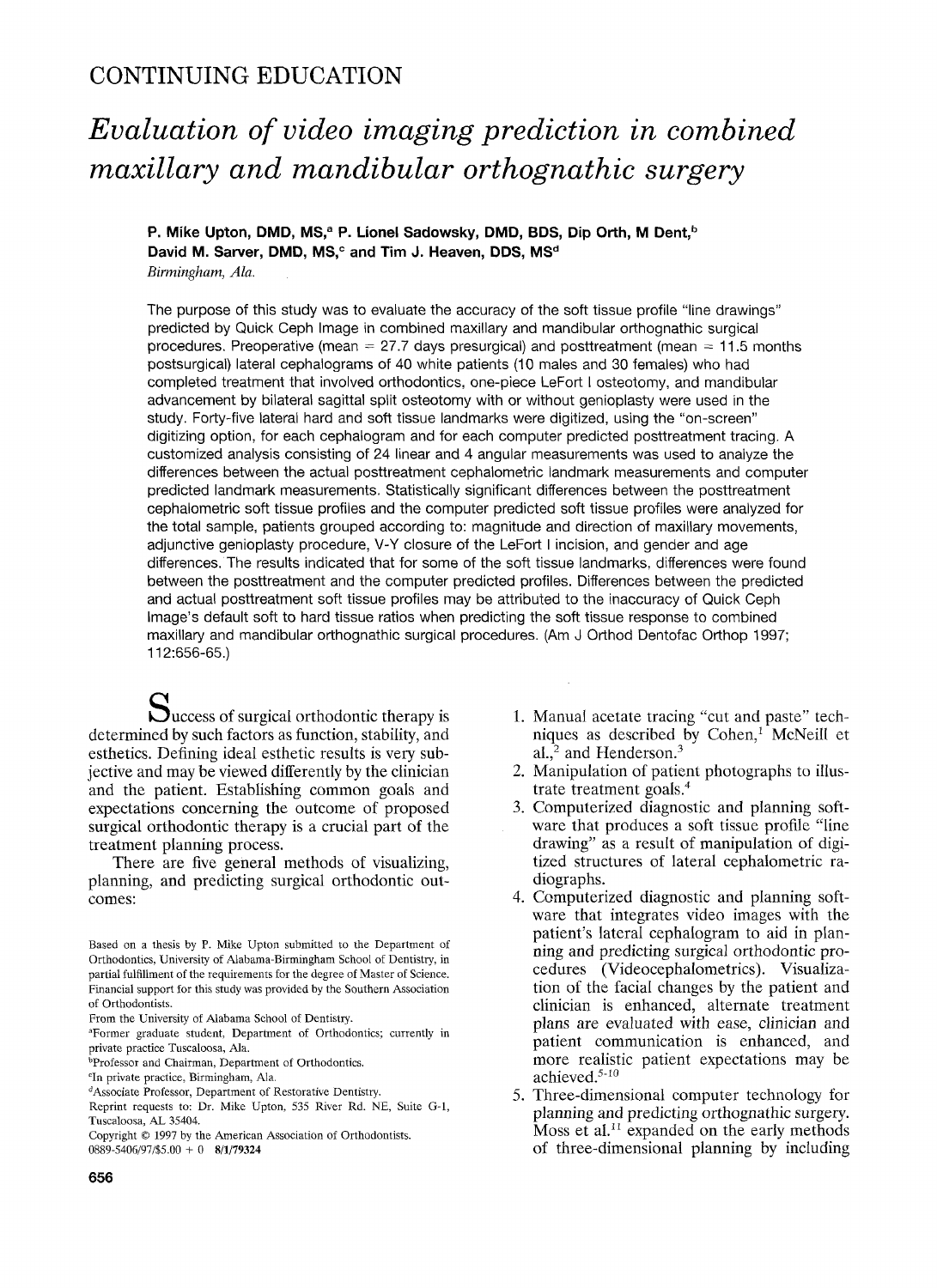|                                   |                             | Areas of discrepancies (mm) |                  |                |  |  |  |  |
|-----------------------------------|-----------------------------|-----------------------------|------------------|----------------|--|--|--|--|
|                                   | Type of surgery             | Nasal tip                   | Lower lip        | Chin           |  |  |  |  |
| Quick Ceph                        | Mandibular Advancement      |                             | Horizontal:      | Vertical:      |  |  |  |  |
| Hing, 1989 <sup>13</sup>          | $n = 16$                    |                             | $1.9 \pm 0.38$   | $0.5 \pm 0.78$ |  |  |  |  |
|                                   |                             |                             | $p \leq 0.01$    | $p \leq 0.05$  |  |  |  |  |
| Rx Portrait/Planner               | Mandibular Advancement with |                             | Horizontal:      |                |  |  |  |  |
| Sinclair et al. <sup>8</sup>      | and without genioplasty     |                             | $-0.76 \pm 2.05$ |                |  |  |  |  |
|                                   | $n = 56$                    |                             | $p = 0.01$       |                |  |  |  |  |
|                                   |                             |                             | Thickness:       |                |  |  |  |  |
|                                   |                             |                             | $-0.86 \pm 1.76$ |                |  |  |  |  |
|                                   |                             |                             | $p = 0.001$      |                |  |  |  |  |
| Dentofacial Planner               | LeForte I                   | Horizontal:                 | Horizontal:      |                |  |  |  |  |
| Konstantina et al., <sup>14</sup> | $n = 2I$                    | $-0.50$ to $-0.95$          | $-1.57$          |                |  |  |  |  |
|                                   |                             | Vertical:                   | p < 0.0004       |                |  |  |  |  |
|                                   |                             | $-0.80$ to $-1.64$          |                  |                |  |  |  |  |
|                                   |                             | p < 0.0004                  |                  |                |  |  |  |  |

Table I. Statistically significant mean differences between actual and predicted soft tissue landmark positions of previous studies

- indicates predicted landmarks more retrusive (horizontal) or inferior (vertical).

+ indicates predicted landmarks more protrusive (horizontal) or superior (vertical).

laser scanning to model the soft tissue response to hard tissue movements.

Studies investigating the validity of methods predicting the soft tissue outcomes after orthognathic surgery are relatively few. Pospisil,<sup>12</sup> comparing hand-drawn acetate tracings, found that  $60\%$  of his prediction tracings were inaccurate when compared with 6-month postoperative radiographs. He stated that the soft tissue profiles in 83% of two-jaw and 40% of one-jaw cases were inaccurately predicted by the methods he tested. The magnitudes and directions of discrepancy reported by Pospisi<sup>12</sup> were not described. Hing,<sup>13</sup> and more recently Sinclair et al., $<sup>8</sup>$  investigated the accuracy of computer-</sup> ized soft tissue profile line drawings, using records of patients who had undergone mandibular advancement surgery. In addition, Sinclair et al. $\rm^8$  compared the accuracy of the line drawings of subjects who had mandibular advancement with those who had both mandibular advancement and advancement genioplasty. With the Quick Ceph (Orthodontic Processing) diagnostic software program,  $\text{Hing}^{13}$ found that the largest amount of discrepancy between the computer predicted profile outline and the posttreatment radiographic tracing was in the horizontal position of the lower lip and the vertical position of soft tissue Pogonion (Pg'). The predicted position of the lower lip was more anterior and the position of Pg' was more superior than the actual movements. Sinclair et al.,<sup>8</sup> using the Prescription Planner/Portrait (Rx Data Design, Inc.) cephalometric and imaging system, found that the lower lip on the predicted soft tissue profile outline was significantly more retrusive and thinner than the lip on the posttreatment radiographic profile. He also found no statistically significant differences when comparing the computer predicted outlines and the posttreatment radiographic profiles in subjects who had undergone an additional genioplasty procedure with those who had not received a genioplasty. Konstiantos et  $al.^{14}$  investigated the accuracy of computer predictions of patients who had undergone a LeFort I procedure using the imaging system of DentoFacial Planner (Dentofacial Software, Inc.). In this study's comparison of prediction and final treatment profiles, the nasal tip (Pronasale) and nasal base (Subnasale) on the prediction were posterior to those of the final treatment profile. Also, the position of the lower lip in the prediction was more retrusive than the lower lip on the final treatment profile (Table I).

Although computerized diagnostic and treatment planning methods are rapidly gaining in popularity, the validity of the information gained from using these computerized methods has not been thoroughly investigated. The purpose of this study was to test the accuracy of the computer-generated surgical predictions of one commercially available diagnostic and planning software package (Quick Ceph Image, Orthodontic Processing).

#### **MATERIAL AND METHODS**

Cephalometric data from 40 white patients who had completed treatment that involved orthodontics, onepiece LeFort I osteotomy, and mandibular advancement through bilateral sagittal split osteotomy (BSSO) with or without genioplasty were included in this study. Also, patients who had V-Y closure of the LeFort I incision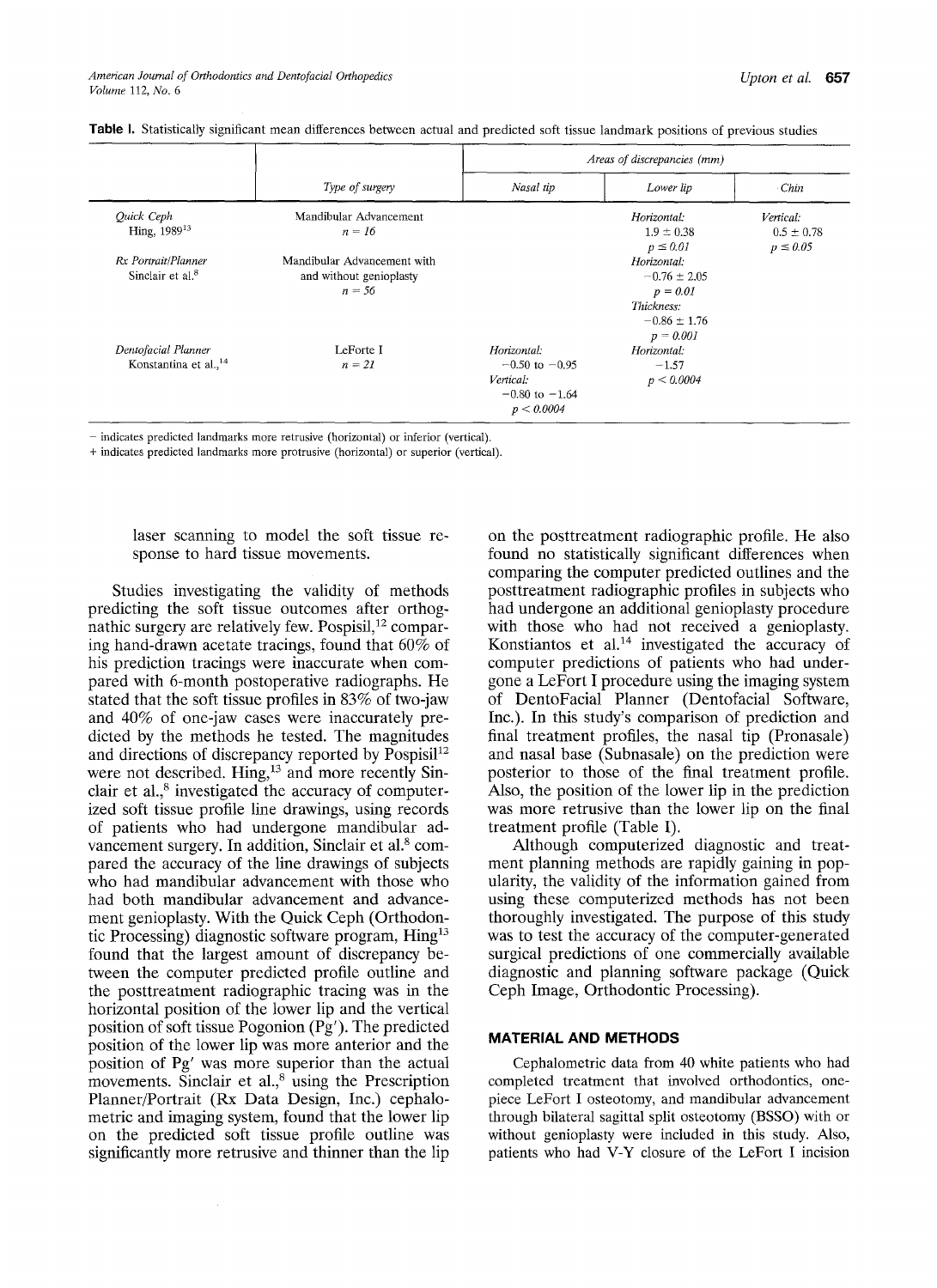|                                                                      |          | Ratios in %  |          |
|----------------------------------------------------------------------|----------|--------------|----------|
| Definitions                                                          | $x-axis$ | $y$ - $axis$ | Rotation |
| Orthodontic Ratios                                                   |          |              |          |
| Upper incisor to upper lip in Class I or II dental relationships     | 66       |              |          |
| Lower incisor to lower lip in Class III dental relationships         | 66       |              |          |
| Upper incisor to lower lip in Class I or II dental relationships     | 44       |              |          |
| Lower incisor to upper lip in Class III dental relationships         | 44       |              |          |
| Upper incisor to upper lip in Class III dental relationships         | 22       |              |          |
| Lower incisor to lower lip in Class I or II dental relationships     | 22       |              |          |
| Orthopedic Ratios                                                    |          |              |          |
| Maxillary hard tissue A-point to soft tissue A-point                 | 66       | 33           |          |
| Surgical Ratios                                                      |          |              |          |
| Maxillary osteotomy—movement at anterior nasal spine to tip of nose  | 33       | 16           |          |
| Maxillary osteotomy—movement at anterior nasal spine to upper lip    | 66       | 33           |          |
| Maxillary rotation—movement at anterior nasal spine to upper profile | --       |              | 25       |
| Mandibular osteotomy—movement at protuberance menti to lower lip     | -50      | 50           |          |
| Mandibular osteotomy---movement at protuberance menti to chin        | 100      | 100          |          |
| Genioplasty—movement at hard tissue pogonion to chin                 | 100      | 100          |          |

**Table II.** Quick Ceph Image's default soft to hard tissue ratios<sup>18</sup>

were compared with those who had simple closure of the incision. The sample consisted of 30 female and 10 male nongrowing subjects, with a mean age of 31.3 years (range: 14.3 to 57.8). Patients who had cleft lip and/or cleft palate or any other congenital deformity were omitted from **the**  study. In addition, any patients who had rhinoplasty or liposuction during the time between records were excluded from the sample.

#### **Cephalometric Criteria**

Standardized lateral cephalograms taken presurgically and after treatment were used in the study. All cephalograms were taken with the patient in natural head position, teeth together, and lips in repose. The description of the radiographic intervals are as follows:

- 1. The presurgical radiographs  $(T_1)$  were taken at a mean time of 27.7 days (range: 1 to 99 days) before surgery.
- 2. The posttreatment radiographs  $(T_2)$  were taken at a mean time of 11.5 months (range: 5 to 28 months) after surgery.
- 3. The mean elapsed time between  $T_1$  and  $T_2$  radiographs was 12.4 months (range: 5 to 29 months).

#### **Computer System Description**

Quick Ceph Image, a computerized diagnostic and treatment planning software system designed for the Macintosh (Apple Computer, Inc.) computer environment, was used in this study. The complete system, used in this study, consists of a Sony CCD color video camera, a Macintosh Quadra 700 computer (Apple Computer, Inc.), an Apple 13" High Resolution RGB color monitor (Apple Computer, Inc.), a Hewlett-Packard Deskwriter 550C color printer (Hewlett-Packard Co.), and version 4.3 of the Quick Ceph Image software.

The Quick Ceph Image program generates a soft

tissue line drawing or image, based on preprogrammed or user-defined soft to hard tissue ratios. The preprogrammed default ratios, provided by the vendor, are based on retrospective studies of stability and soft tissue changes occurring with various skeletal and dental movements.<sup>15-17</sup> For the purpose of this study, the default ratios preprogrammed for orthodontic and surgical movements by Quick Ceph Image were used. The default hard to soft tissue ratios used by Quick Ceph Image can be seen in Table II.

#### **Cephalometric Data Analysis**

Before cephalometric digitization, acetate paper was attached to each radiograph, onto which small points were marked identifying each landmark. Outlines of the maxilla, mandible, and cranial base were drawn to aid in proper superimpositioning of the presurgical  $(T_1)$  and posttreatment  $(T_2)$  radiographs. In addition, the maxillary outline on the  $T_1$  radiographs was used as a guide to outline the maxilla on the  $T_2$  radiographs. This was done to assure that the  $T_1$  and  $T_2$  maxillary outlines were similar in contour so that proper superimposition at the time of surgical simulation could be achieved. Points corresponding to landmarks Sella, Nasion, Porion, Orbitale, Basion, and Pterygomaxillary Fissure were marked on the  $T_2$  radiograph by superimposing the  $T_1$  and  $T_2$  radiographs on the cranial base. This was done to assure that these landmarks corresponded on both radiographs and that the anatomic landmarks (Porion and Orbitale), landmarks the computer uses to superimpose the cephalograms, were coincident.

The camera and monitor were calibrated, according to the Quick Ceph Image manual.<sup>18</sup> All radiographs were then digitized using the "on-screen" digitization option included in the Quick Ceph Image program. Forty-five lateral cephalometric landmarks were digitized. Locations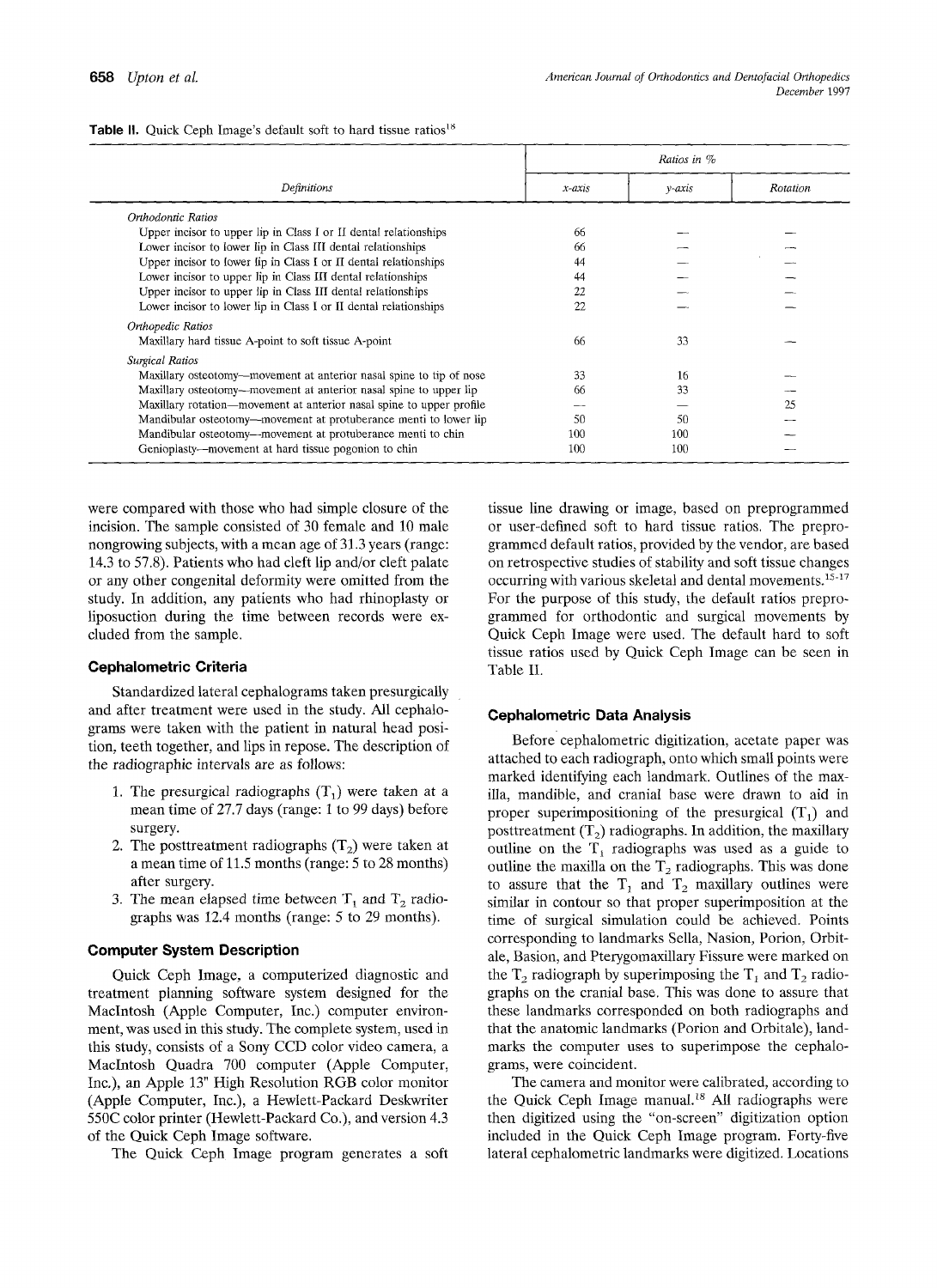

#### STANDARD LANDMARKS

| ı.     | Sella                     |
|--------|---------------------------|
|        | 2. Porion                 |
|        | 3. Basion                 |
|        | 4. Hinge Axis             |
|        | 5. Pterygoid<br>6. Nasion |
|        |                           |
|        | 7. Orbitale               |
|        | 8. Anterior Nasal Spine   |
|        | 9. Posterior Nasal Spine  |
|        | 10. A-point               |
|        | 11. B-point               |
|        | 12. Protuberance Menti    |
|        | 13. Pogonion              |
|        | 14. Menton                |
|        | 15. Corpus Left           |
|        | 16. Ramus Down            |
|        | 17. Articulare            |
| 18. R3 |                           |
| 19. R1 |                           |
|        | 20. Maxillary 1 Crown     |
|        | 21. Maxillary 1 Root      |
|        | 22. Mandibular 1 Crown    |
|        | 23. Mandibular 1 Root     |
|        | 24. Occlusal Plane        |
|        | 25. Maxillary 6 Distal    |
|        | 26. Maxillary 6 Root      |
|        | 27. Mandibular 6 Distal   |
|        | 28. Mandibular 6 Root     |
|        |                           |

**Fig. 1. Quick Ceph Image's standard lateral landmarks.** 



**Fig. 2. Additional landmarks for study's customized analysis.** 

**of the landmarks can be seen in Figs. 1 and 2, respectively. Outlines of the maxilla, mandible and soft tissue profile were also digitized with the stream digitization function of the program.** 

**A customized soft tissue analysis was developed and used to evaluated the cephalometric data. The analysis included 24 linear measurements and 4 angular measurements. Of the 24 linear measurements, 17 were based on measurements from a vertical and horizontal reference**  line to a digitized landmark. The  $SN+7$ ° plane was used as **the horizontal reference line and a perpendicular to this line passing through hard tissue nasion was used as the vertical reference line. The remaining 7 linear measurements were between 2 digitized landmarks.** 

#### **Method of Prediction**

**The following protocol was used to generate a soft tissue profile prediction for each patient in the study. Each**  patient's previously digitized T<sub>1</sub> radiograph was recalled **from the patient's file to appear on the monitor screen. A treatment window was opened, which contained a copy of**  the  $T_1$  radiograph and tracing. The  $T_2$  radiograph was then recalled and superimposed on the  $T_1$  radiograph in the treatment window. The  $T_1$  hard tissue outline tracings **of the maxilla, mandible, and maxillary and mandibular incisors were repositioned, using the click and drag function, to superimpose on the corresponding structures of**  the T<sub>2</sub> tracing. For patients who had undergone a genio**plasty procedure with advancement of the mandible, the T~ outline of the mandible was moved to correspond with point B and the lower border of the mandible. The genioplasty function of the program was then used to reposition the chin so that hard tissue points Pogonion**  and Menton corresponded with the same points on the  $T_2$ **tracing. Quantification of the direction and magnitude of movement for each hard tissue component was registered**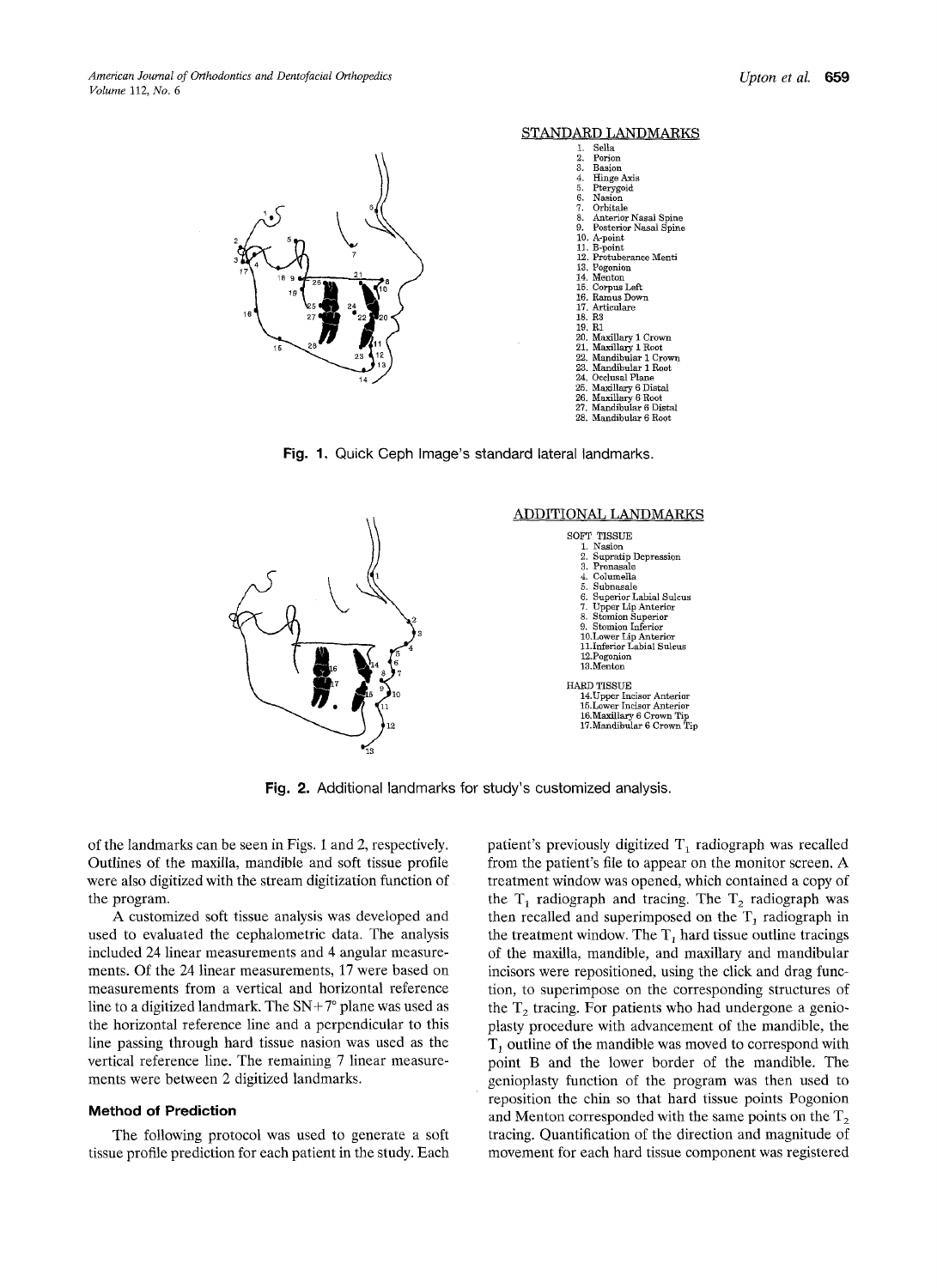and stored by the computer. Quick Ceph Image uses the x, y, and rotational coordinates of points Anterior Nasal Spine (ANS), point A (A-pt.), maxillary incisor tip, Posterior Nasal Spine (PNS), and the crown of the maxillary first molar to quantify maxillary movements. Movements of the mandible are quantified by movements seen at Protuberance menti (Pm), or Suprapogonion, and mandibular incisor tip. Chin movements are quantified by movements of Pogonion (Pg).

As hard tissue components of the  $T_1$  radiographs were moved to superimpose on the corresponding structures of the  $T_2$  radiographs, the computer generated a profile outline using the preprogrammed default soft to hard tissue ratios. Each altered  $T_1$  tracing was saved as the computer predicted tracing (PT) for each patient and then printed. Landmarks, as in the  $T_1$  and  $T_2$  radiographs, were marked on the PT printout and subsequently digitized in the same manner as the  $T_1$  and  $T_2$  radiographs. Measurements from the  $T_2$  and PT analyses were then printed for statistical comparison.

#### **Method Error**

Errors associated with digitization and methods of measurement were assessed by digitizing 10 randomly selected cephalograms, printing the digitized tracings, and then redigitizing the printed tracings.

When comparing the measurements of the digitized printouts with the measurements of the actual cephalometric tracings, the tracings from which the printout were made, the linear measurement's mean differences were within 0.62 mm. The mean differences of the angular measurement were within 0.90°. The only statistically significant differences between the digitized printout and the  $T<sub>2</sub>$  tracing were in the vertical positions of subnasale, stomion inferior, soft tissue pogonion, and soft tissue menton. However, the mean differences of these landmarks were within 0.60 mm with a standard error of the mean of less than 0.16 mm.

#### **Statistical Analysis**

The data were analyzed for the entire sample and also for separate groups, which significantly differed in the amount and direction of maxillary movement resulting from surgery. Groupings were based on more than a 2 mm maxillary movement along the x- or y-axes. Two other groups, patients who had genioplasty with mandibular advancement and patients who had V-Y closure of the maxillary LeFort I incision, were compared with those who had not had these procedures to detect whether significant differences were present.

Means, differences of the means, standard error of the means, the two tailed  $t$  test, and  $p$ -values were calculated for the measurements between the PT and  $T_2$  tracing soft tissue analyses for the total sample. Mean differences, differences of the mean differences, standard error of the mean differences, the two tailed  $t$  test, and  $p$ -values were calculated for the measurements between the non-V-Y

and V-Y closure groups and also between the nongenioplasty and genioplasty groups. The difference of the means, standard error of the mean differences, and the  $F$ test p-values were calculated for the measurements between the PT and  $T_2$  soft tissue analyses for the maxillary movement groups. Means, standard deviations, and ranges for the computer-generated surgical movements were also calculated. Statistical significance was defined as  $p < 0.01$ .

### **RESULTS**

For the total sample, the PT landmarks and the immediate  $T_2$  radiograph landmarks locations showed statistically significant differences in several of the vertical and horizontal measurements (Table III).

*Vertical:* The PT and  $T_2$  tracing vertical positions of Inferior Labial Sulcus (ILS) and the vertical distances from Stomion Inferior (Stom Inf) to ILS were significantly different at the  $p < 0.01$  level. Differences between the PT and  $T_2$  vertical positions of Subnasale (Sn), Stom Inf, Lower Lip Anterior (LLA), soft tissue Pogonion (Pg') and the vertical distance from Sn to Stom Sup showed the greatest variability and were significantly different at the  $p <$ 0.001 level. Quick Ceph Image (QCI) tended to place the predicted vertical positions of Sn, Stom Inf, ILS, and Pg' more inferiorly than their posttreatment positions. Vertical distances from Sn to Stom Sup and from Stom Inf to ILS were shorter when compared with the distances on the  $T_2$  tracings, indicating that the distances between these landmarks were predicted to be closer together.

*Horizontal."* The degree of variability between the PT and  $T_2$  tracing horizontal landmark positions was less than in the vertical landmark positions. The mean difference of superior labial sulcus (SLS) was statistically significant at the  $p < 0.01$  level and the mean differences of Lower Lip Anterior (LLA), The LLA to E-plane and Lower Incisor Anterior (LIA) to LLA were significantly different at the  $p < 0.001$ level. The QCI tended to overestimate the horizontal position of LLA and the horizontal distances between LLA to E-plane and LIA to LLA. The positions of LLA on the PTs were more anterior than their positions on the  $T_2$  tracings and the distances between LLA to E-plane and LIA to LLA on the PTs were more than the distances on the  $T_2$ tracings.

*Angular:* No angular measurement differences between the PT and  $T_2$  tracings were statistically significantly different. However, variability between the PT and  $T_2$  landmarks did exist.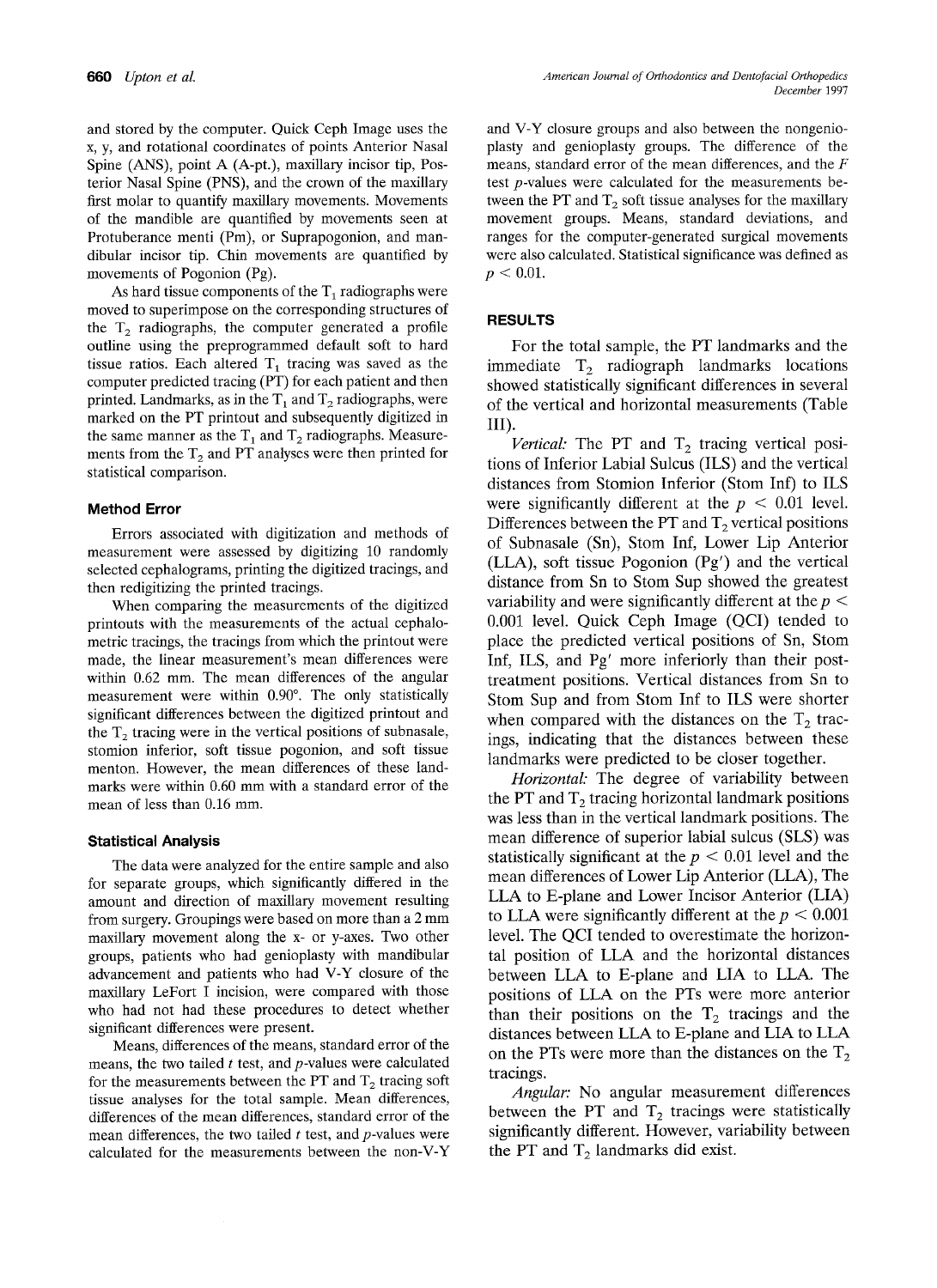| <b>Table III.</b> Total sample: Means, mean differences, standard error of the means, t value for mean = 0, and p value for the vertical, |  |  |  |  |  |
|-------------------------------------------------------------------------------------------------------------------------------------------|--|--|--|--|--|
| horizontal and angular positions of the computer predicted (PT) and actual ( $T_2$ ) soft tissue landmarks                                |  |  |  |  |  |

| Landmark                                    | Computer predicted<br>(PT) | Actual<br>$(T_2)$ | Difference<br>$(PT-T_2)$ | SE of Mean | t value for<br>$mean = 0$ | p-value  |
|---------------------------------------------|----------------------------|-------------------|--------------------------|------------|---------------------------|----------|
| Vertical (mm)                               |                            |                   |                          |            |                           |          |
| Pronasale                                   | 47.34                      | 46.81             | 0.53                     | 0.26       | 2.05                      | 0.05     |
| Subnasale                                   | 60.21                      | 59.40             | 0.81                     | 0.21       | 3.89                      | $0.00**$ |
| Superior Labial Sulcus                      | 65.88                      | 65.71             | 0.17                     | 0.25       | 0.69                      | 0.50     |
| Upper Lip Anterior (ULA)                    | 75.80                      | 75.56             | 0.24                     | 0.23       | 1.03                      | 0.31     |
| Stomion Superior (Stom Sup)                 | 81.48                      | 81.64             | $-0.16$                  | 0.23       | $-0.68$                   | 0.50     |
| Stomion Inferior (Stom Inf)                 | 85.08                      | 82.96             | 2.12                     | 0.40       | 5.27                      | $0.00**$ |
| Lower Lip Anterior (LLA)                    | 91.11                      | 88.92             | 2.19                     | 0.41       | 5.39                      | $0.00**$ |
| Inferior Labial Sulcus (ILS)                | 102.00                     | 101.01            | 0.99                     | 0.32       | 3.05                      | $0.00*$  |
| Pogonion                                    | 118.95                     | 116.80            | 2.16                     | 0.38       | 5.74                      | $0.00**$ |
| Menton                                      | 133.49                     | 132.91            | 0.58                     | 0.24       | 2.35                      | 0.02     |
| Subnasale to Stom Sup                       | 21.27                      | 22.24             | $-0.98$                  | 0.21       | $-4.57$                   | $0.00**$ |
| Stom Inf to ILS                             | 16.91                      | 18.03             | $-1.12$                  | 0.32       | $-3.43$                   | $0.00*$  |
| ILS to Menton                               | 31.49                      | 31.90             | $-0.41$                  | 0.39       | $-1.05$                   | 0.30     |
| Horizontal (mm)                             |                            |                   |                          |            |                           |          |
| Pronasale                                   | 31.73                      | 32.07             | $-0.34$                  | 0.18       | $-1.85$                   | 0.07     |
| Subnasale                                   | 15.21                      | 15.52             | $-0.31$                  | 0.22       | $-1.38$                   | 0.18     |
| Superior Labial Sulcus                      | 12.75                      | 13.35             | $-0.60$                  | 0.20       | $-2.90$                   | $0.00*$  |
| Upper Lip Anterior (ULA)                    | 15.94                      | 15.73             | 0.21                     | 0.23       | 0.88                      | 0.39     |
| Lower Lip Anterior (LLA)                    | 14.31                      | 12.69             | 1.62                     | 0.37       | 4.41                      | $0.00**$ |
| <b>Inferior Labial Sulcus</b>               | 5.23                       | 4.89              | 0.34                     | 0.28       | 1.21                      | 0.23     |
| Pogonion                                    | 7.75                       | 7.78              | $-0.03$                  | 0.26       | $-0.12$                   | 0.90     |
| ULA to E-plane                              | $-5.86$                    | $-6.00$           | 0.14                     | 0.21       | 0.66                      | 0.51     |
| LLA to E-plane                              | $-2.63$                    | $-4.49$           | 1.86                     | 0.34       | 5.49                      | $0.00**$ |
| Upper Incisor Anterior to ULA               | 12.11                      | 11.81             | 0.30                     | 0.22       | 1.35                      | 0.18     |
| Lower Incisor Anterior to LLA               | 14.27                      | 12.35             | 1.93                     | 0.35       | 5.38                      | $0.00**$ |
| Angular (degrees)                           |                            |                   |                          |            |                           |          |
| Subnasale-Upper Lip to Horizontal Reference | 92.82                      | 90.92             | 1.91                     | 0.74       | 2.58                      | 0.01     |
| Nasiolabial Angle                           | 107.81                     | 108.75            | $-0.94$                  | 1.14       | $-0.82$                   | 0.42     |
| Nasal Dorsum Angle                          | 26.96                      | 28.06             | $-1,10$                  | 0.42       | $-2.61$                   | 0.01     |
| Labiomental Fold                            | 132.64                     | 137.82            | $-5.18$                  | 2.12       | $-2.44$                   | 0.02     |

 $n = 40$ ; \* $p < 0.01$ ; \*\* $p < 0.001$ .

Analysis of the amount and direction of maxillary movements for each patient resulted in six separate groups that differed in directional movements of at least  $2 \text{ mm}$ . Group I (maxillary impaction group) consisted of 18 patients; group II (maxillary impaction and advancement group) consisted of 10 patients; group III (maxillary impaction and setback group) consisted of 3 patients; group IV (maxillary downgraft group) consisted of 6 patients; group V (maxillary advancement group) consisted of 2 patients; and group VI (maxillary setback group) consisted of 1 patient. Analysis of mean differences between the PT and  $T_2$  tracing vertical, horizontal, and angular measurements among the groups revealed no statistically significant differences (Table IV).

Analysis of the differences among subjects who had a genioplasty procedure in addition to LeFort I and mandibular advancement with those who had not had an additional genioplasty procedure revealed no statistically significant differences (Table

V). However, QCI seemed to overpredict the vertical distances between landmarks ILS and soft tissue Menton in the genioplasty group and to underpredict the vertical distance in the nongenioplasty group.

When the differences of the mean differences of the group of subjects who had V-Y closure of the LeFort I incision with the group who had not had V-Y closure of the incision were compared, no statistically significant differences were detected (Table VI). In the V-Y closure group, QCI tended to predict the vertical positions of these landmarks more superiorly than their  $T_2$  tracing positions.

Also, no statistically significant differences between the PT and the  $T_2$  tracing landmark positions and measurements were evident when the sample was evaluated by sex or age.

#### **DISCUSSION**

Results of this study indicated that there was variability among several of the landmark positions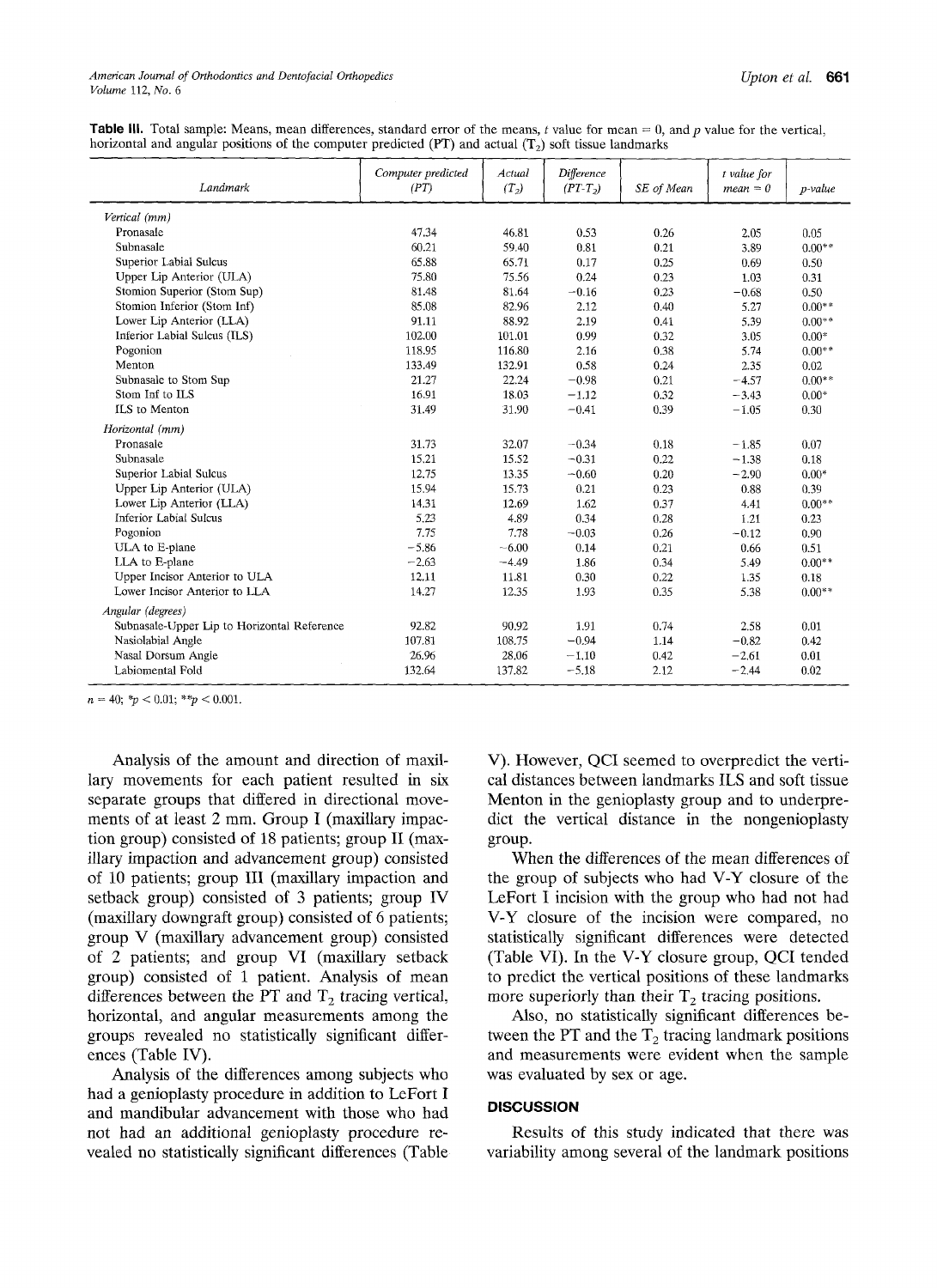**Table W. Maxillary group comparisons: Mean differences (predicted minus actual), standard error of the mean differences, and the** F test p-value for the vertical, horizontal and angular positions of the computer predicted and actual (T<sub>2</sub>) soft tissue landmarks

|                                         | Groups by maxillary movements |      |                          |      |                          |      |                        |      |                      |           |                           |       |                      |
|-----------------------------------------|-------------------------------|------|--------------------------|------|--------------------------|------|------------------------|------|----------------------|-----------|---------------------------|-------|----------------------|
|                                         | Impaction<br>$(n = 18)$       |      | Impact/Adv<br>$(n = 10)$ |      | Impact/Back<br>$(n = 3)$ |      | Downgraft<br>$(n = 6)$ |      | Advance<br>$(n = 2)$ |           | <b>Setback</b><br>$(n=1)$ |       |                      |
| Landmark                                | Mean                          | SE   | Mean                     | SE   | Mean                     | SE   | Mean                   | SE   | Mean                 | <b>SE</b> | Mean                      | SE    | $F$ -test<br>p-value |
| Vertical (mm)                           |                               |      |                          |      |                          |      |                        |      |                      |           |                           |       |                      |
| Pronasale                               | 0.25                          | 0.36 | 1.34                     | 0.49 | $-0.37$                  | 0.89 | $-0.15$                | 0.63 | 2.65                 | 1.09      | 0.00                      | 1.55  | 0.12                 |
| Subnasale                               | 0.78                          | 0.31 | 1.10                     | 0.42 | $-0.36$                  | 0.77 | 0.88                   | 0.54 | 1.60                 | 0.94      | 0.00                      | 1.33  | 0.57                 |
| Superior Labial Sulcus                  | 0.36                          | 0.37 | 0.47                     | 0.50 | $-1.17$                  | 0.91 | $-0.32$                | 0.64 | 1.05                 | 1.11      | $-1.00$                   | 1.58  | 0.49                 |
| Upper Lip Anterior (ULA)                | 0.18                          | 0.34 | 0.96                     | 0.46 | $-0.97$                  | 0.85 | 0.00                   | 0.60 | $-0.35$              | 1.04      | 0.70                      | 1.46  | 0.42                 |
| Stomion Superior (Stom Sup)             | 0.18                          | 0.34 | 0.49                     | 0.46 | $-0.87$                  | 0.85 | $-0.57$                | 0.60 | $-1.55$              | 1.04      | 1.00                      | 1.47  | 0.37                 |
| Stomion Inferior (Stom Inf)             | 2.18                          | 0.60 | 1.45                     | 0.80 | 2.37                     | 1,47 | 3.77                   | 1.04 | $-0.20$              | 1.80      | 1.70                      | 2.54  | 0.44                 |
| Lower Lip Anterior (LLA)                | 2.39                          | 0.61 | 1.86                     | 0.82 | 1.77                     | 1.49 | 3.43                   | 1.06 | $-0.70$              | 1.83      | 1.4                       | 2.59  | 0.51                 |
| Inferior Labial Sulcus (ILS)            | 0.97                          | 0.49 | 0.79                     | 0.66 | 1.56                     | 1.21 | 1.92                   | 0.85 | $-0.30$              | 1.48      | $-1.40$                   | 2.09  | 0.62                 |
| Pogonion                                | 2.84                          | 0.55 | 1.29                     | 0.74 | 2.06                     | 1.35 | 2.70                   | 0.96 | 0.20                 | 1.65      | $-0.70$                   | 2.34  | 0.32                 |
| Menton                                  | 0.74                          | 0.38 | 0.00                     | 0.51 | 1.33                     | 0.93 | 0.37                   | 0.66 | 1.20                 | 1.13      | 1.00                      | 1.61  | 0.77                 |
| Subnasale to Stom Sup                   | $-0.97$                       | 0.30 | $-0.64$                  | 0.40 | $-0.47$                  | 0.73 | $-1.38$                | 0.51 | $-3.20$              | 0.89      | 1.00                      | 1.26  | 0.09                 |
| Stom Inf to ILS                         | $-1.20$                       | 0.50 | $-0.62$                  | 0.67 | $-0.83$                  | 1.22 | $-1.80$                | 0.87 | $-0.20$              | 1.50      | $-3.20$                   | 2.12  | 0.76                 |
| ILS to Menton                           | $-0.22$                       | 0.60 | $-0.78$                  | 0.79 | $-0.27$                  | 1.44 | $-1.57$                | 1.02 | 1,60                 | 1.77      | 2.40                      | 2.50  | 0.53                 |
| Horizontal (mm)                         |                               |      |                          |      |                          |      |                        |      |                      |           |                           |       |                      |
| Pronasale                               | 0.74                          | 0.27 | 0.00                     | 0.37 | 0.20                     | 0.67 | 0.25                   | 0.47 | $-0.15$              | 0.82      | $-1.00$                   | 1.16  | 0.41                 |
| Subnasale                               | $-0.48$                       | 0.34 | $-0.34$                  | 0.46 | 0.70                     | 0.85 | 0.00                   | 0.60 | $-0.50$              | 1.04      | $-1.10$                   | 1.48  | 0.82                 |
| Superior Labial Sulcus                  | $-0.95$                       | 0.28 | $-0.97$                  | 0.37 | 1.03                     | 0.69 | 0.10                   | 0.49 | $-0.85$              | 0.84      | 1.00                      | 1.19  | 0.06                 |
| Upper Lip Anterior (ULA)                | 0.00                          | 0.32 | $-0.54$                  | 0.42 | 2.00                     | 0.77 | 1.12                   | 0.54 | 0.00                 | 0.95      | 1.80                      | 1.34  | 0.04                 |
| Lower Lip Anterior (LLA)                | 1.25                          | 0.56 | 1.46                     | 0.76 | 2.53                     | 1.39 | 2.15                   | 0.98 | 1.60                 | 1.70      | 3.90                      | 2.41  | 0.83                 |
| <b>Inferior Labial Sulcus</b>           | 0.12                          | 0.44 | 0.48                     | 0.59 | 0.60                     | 1.08 | 0.57                   | 0.76 | 0.35                 | 1.32      | 0.70                      | 1.87  | 0.99                 |
| Pogonion                                | $-0.33$                       | 0.19 | $-0.22$                  | 0.25 | $-0.70$                  | 0.46 | $-0.75$                | 0.32 | $-0.20$              | 0.57      | 0.00                      | 0.81  | 0.77                 |
| ULA to E-plane                          | 0.00                          | 0.30 | $-0.35$                  | 0.40 | 1.53                     | 0.73 | 0.30                   | 0.52 | $-0.35$              | 0.89      | 2.20                      | 1.27  | 0.18                 |
| LLA to E-plane                          | 1.58                          | 0.52 | 1.83                     | 0.70 | 2.87                     | 1.28 | 2.06                   | 0.91 | 1.20                 | 1.57      | 4.10                      | 2.22  | 0.82                 |
| Upper Incisor Ant to ULA                | 0.00                          | 0.29 | $-0.32$                  | 0.39 | 2.00                     | 0.72 | 1.28                   | 0.51 | $-0.35$              | 0.88      | 1.80                      | 1.25  | 0.03                 |
| Lower Incisor Ant to LLA                | 1.46                          | 0.55 | 1.89                     | 0.74 | 3.40                     | 1.34 | 2.52                   | 0.95 | 1.55                 | 1.65      | 3.50                      | 2.33  | 0.73                 |
| Angular (degrees)                       |                               |      |                          |      |                          |      |                        |      |                      |           |                           |       |                      |
| Subnasale-UL to Horizontal<br>Reference | 1.67                          | 1.06 | $-0.58$                  | 1.41 | 4.27                     | 2.58 | 4.05                   | 1.83 | 2.60                 | 3.17      | 9.80                      | 4.48  | 0.16                 |
| Nasiolabial Angle                       | 1.19                          | 1.67 | $-0.23$                  | 2.23 | $-4.83$                  | 4.09 | $-3.05$                | 2.88 | $-6.20$              | 5.00      | $-11.50$                  | 7.07  | 0.29                 |
| Nasal Dorsum Angle                      | $-1.32$                       | 0.62 | $-0.37$                  | 0.84 | 0.47                     | 1.53 | $-1.02$                | 1.08 | $-3.55$              | 1.87      | $-4.80$                   | 2.65  | 0.37                 |
| Labiomental Fold                        | $-4.99$                       | 3.26 | $-2.75$                  | 4.37 | 0.77                     | 7.98 | $-11.18$               | 5.65 | $-4.15$              | 9.78      | $-16.90$                  | 13.83 | 0.74                 |

 $*_{p}$  < 0.01.

**when comparing the total sample's PT tracings with**  the immediate T<sub>2</sub> cephalometric tracings. More variability between the PT and  $T_2$  tracings was found **in the vertical measurements than in the horizontal or angular measurements.** 

**When the total sample was separated into groups, determined by the amount and direction of maxillary movements, no statistically significant dif**ferences between the PT and  $T_2$  tracing mean **differences were found. However, the validity of these group comparisons may be questioned because of the small number of subjects in three of the six groups. When the total sample was separated into groups by patients who had genioplasty or had not had genioplasty in conjunction with the maxillary and mandibular surgical procedures and patients who had V-Y closure or non-V-Y closure of the LeFort I incision, no statistically significant**  differences were found between the PT and  $T_2$  mean **differences for either group. Also, no statistically significant differences were found between the PT**  and  $T_2$  tracings when evaluating the sample by age **and sex.** 

**Results of this study show that areas of discrepancies related to anatomic structures between PT**  and  $T_2$  soft tissue profiles are similar to those in **previous investigations of the accuracy of computerized surgical prediction methods. 8,13,14 However, the direction and magnitude of the discrepancies of these anatomic areas vary from study to study. The current study revealed more computer-predicted measurements or landmark positions that were statistically significantly different from the posttreatment radiographic tracings measurements or landmark positions than did the previous validity studies. One reason for the increase in number of signifi-**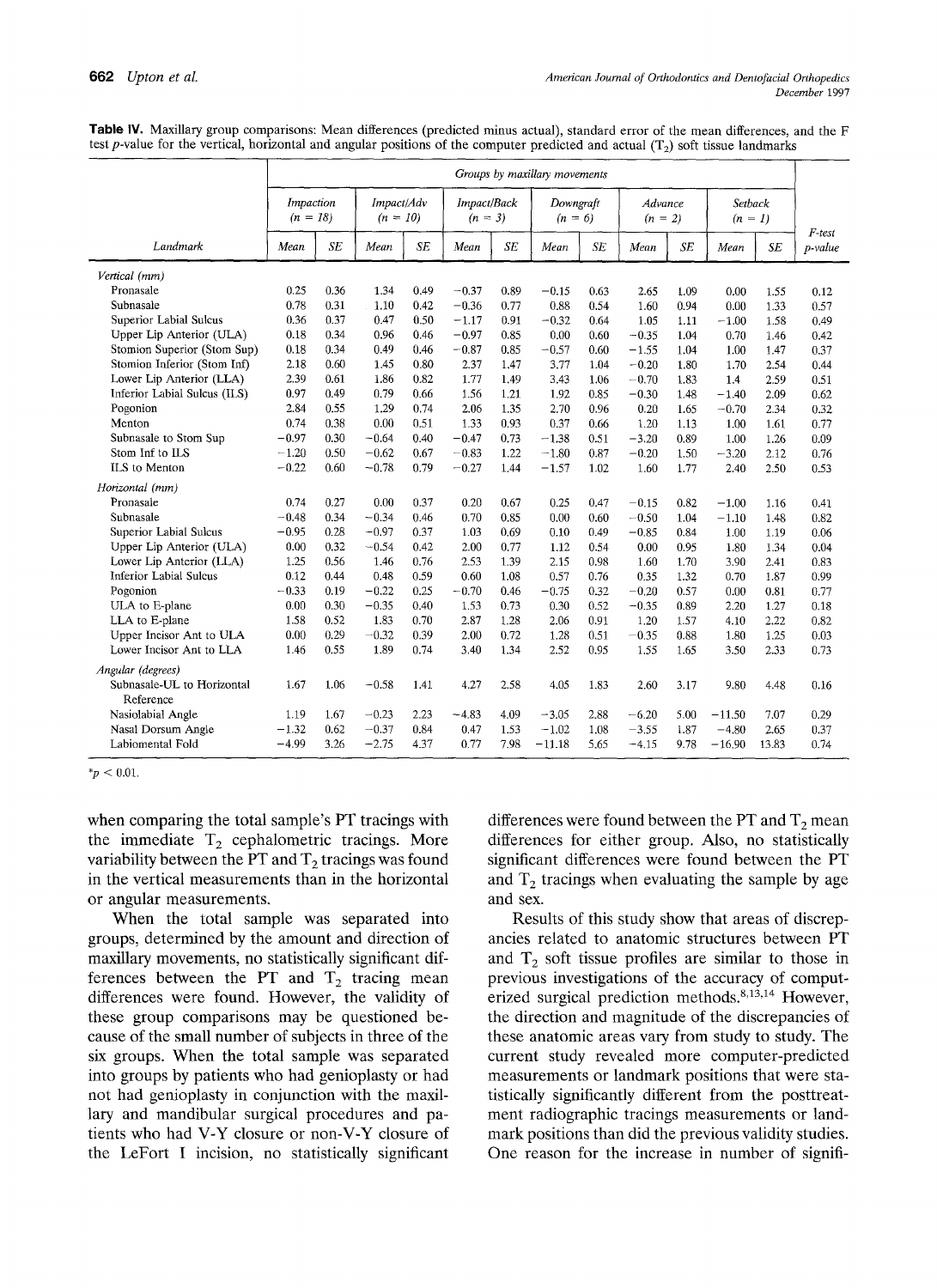Table V. Genioplasty and nongenioplasty group comparisons: Mean differences, differences of the mean differences, standard error of the mean differences, t value for mean = 0, and p-value for the vertical, horizontal, and angular soft tissue landmark positions of the patients who had genioplasty versus those who had not had genioplasty

| Landmark                                       | Genioplasty<br>mean<br>difference<br>$PT-T$ <sub>2</sub> $(A)$<br>$(n = 23)$ | Nongenioplasty<br>mean<br>differences<br>$PT-T$ <sub>2</sub> $(B)$<br>$(n = 17)$ | Difference of<br>differences<br>$(A-B)$ | SE of mean<br>difference | $t$ value for<br>$mean = 0$ | p-value |
|------------------------------------------------|------------------------------------------------------------------------------|----------------------------------------------------------------------------------|-----------------------------------------|--------------------------|-----------------------------|---------|
| Vertical (mm)                                  |                                                                              |                                                                                  |                                         |                          |                             |         |
| Pronasale                                      | 0.13                                                                         | 1.00                                                                             | $-0.82$                                 | 0.51                     | $-1.60$                     | 0.12    |
| Subnasale                                      | 0.54                                                                         | 1.17                                                                             | $-0.63$                                 | 0.41                     | $-1.51$                     | 0.14    |
| Superior Labial Sulcus                         | $-0.10$                                                                      | 0.53                                                                             | $-0.63$                                 | 0.50                     | $-1.28$                     | 0.21    |
| Upper Lip Anterior (ULA)                       | $-3.48E-02$                                                                  | 0.61                                                                             | $-0.65$                                 | 0.46                     | $-1.39$                     | 0.17    |
| Stomion Superior (Stom Sup)                    | $-0.38$                                                                      | 0.13                                                                             | $-0.51$                                 | 0.47                     | $-1.09$                     | 0.28    |
| Stomion Inferior (Stom Inf)                    | 1.87                                                                         | 2.46                                                                             | $-0.59$                                 | 0.81                     | $-0.72$                     | 0.47    |
| Lower Lip Anterior (LLA)                       | 1.86                                                                         | 2.64                                                                             | $-0.78$                                 | 0.82                     | $-0.95$                     | 0.35    |
| Inferior Labial Sulcus (ILS)                   | 0.69                                                                         | 1.39                                                                             | $-0.70$                                 | 0.65                     | $-1.07$                     | 0.29    |
| Pogonion                                       | 2.22                                                                         | 2.07                                                                             | 0.15                                    | 0.77                     | 0.19                        | 0.85    |
| Menton                                         | 0.89                                                                         | 0.16                                                                             | 0.73                                    | 0.49                     | 1.49                        | 0.14    |
| Subnasale to Stom Sup                          | $-0.93$                                                                      | $-1.04$                                                                          | 0.11                                    | 0.44                     | 0.26                        | 0.79    |
| Stom Inf to ILS                                | $-1.16$                                                                      | $-1.05$                                                                          | $-0.11$                                 | 0.67                     | $-0.17$                     | 0.87    |
| ILS to Menton                                  | 0.20                                                                         | $-1.24$                                                                          | 1.44                                    | 0.76                     | 1.89                        | 0.07    |
| Horizontal (mm)                                |                                                                              |                                                                                  |                                         |                          |                             |         |
| Pronasale                                      | $-0.12$                                                                      | $-0.65$                                                                          | 0.54                                    | 0.37                     | 1.48                        | 0.14    |
| Subnasale                                      | 2.17E-02                                                                     | $-0.76$                                                                          | 0.78                                    | 0.44                     | 1.76                        | 0.09    |
| Superior Labial Sulcus                         | $-0.36$                                                                      | $-0.90$                                                                          | 0.54                                    | 0.41                     | 1.31                        | 0.20    |
| Upper Lip Anterior (ULA)                       | 0.47                                                                         | $-0.16$                                                                          | 0.63                                    | 0.47                     | 1.35                        | 0.18    |
| Lower Lip Anterior (LLA)                       | 2.03                                                                         | 1.06                                                                             | 0.96                                    | 0.73                     | 1.31                        | 0.20    |
| <b>Inferior Labial Sulcus</b>                  | 0.29                                                                         | 0.40                                                                             | $-0.12$                                 | 0.57                     | $-0.21$                     | 0.83    |
| Pogonion                                       | 0.11                                                                         | $-0.22$                                                                          | 0.33                                    | 0.54                     | 0.61                        | 0.54    |
| ULA to E-plane                                 | 0.20                                                                         | 5.29E-02                                                                         | 0.15                                    | 0.43                     | 0.34                        | 0.73    |
| LLA to E-plane                                 | 2.03                                                                         | 1.62                                                                             | 0.41                                    | 0.69                     | 0.59                        | 0.56    |
| Upper Incisor Anterior to ULA                  | 0.41                                                                         | 0.14                                                                             | 0.27                                    | 0.45                     | 0.60                        | 0.55    |
| Lower Incisor Anterior to LLA                  | 2.20                                                                         | 1.56                                                                             | 0.64                                    | 0.72                     | 0.88                        | 0.38    |
| Angular (degrees)                              |                                                                              |                                                                                  |                                         |                          |                             |         |
| Subnasale-Upper Lip to<br>Horizontal Reference | 1.76                                                                         | 2.10                                                                             | $-0.33$                                 | 1.51                     | $-0.22$                     | 0.83    |
| Nasiolabial Angle                              | $-0.41$                                                                      | $-1.65$                                                                          | 1.24                                    | 2.33                     | 0.53                        | 0.60    |
| Nasal Dorsum Angle                             | $-0.52$                                                                      | $-1.88$                                                                          | 1.36                                    | 0.84                     | 1.63                        | 0.11    |
| Labiomental Fold                               | $-7.83$                                                                      | $-1.59$                                                                          | $-6.24$                                 | 4.23                     | $-1.47$                     | 0.15    |

 $*_p$  < 0.01.

cantly different measurements and landmarks may be due to the fact that this study's sample consisted of patients who had undergone a two-jaw surgical procedure with or without genioplasty and the other studies' samples had undergone only single-jaw surgical procedures. Other reasons may result from preprogrammed soft to hard tissue ratios differing from computer system to computer system, different methods of investigation, variability in the amount and direction of hard tissue movements, differing sample sizes, and different methods of statistical evaluation.

Methods of manually predicting soft tissue outcomes after orthognathic surgery have also been shown to have inherent inaccuracies and their variations may be even more than variations shown with computer-aided predictions.

It appears that both manual methods of surgical prediction, as well as computerized methods of surgical prediction, have associated inaccuracies when predicting postsurgical soft tissue outcomes. Probably the most significant reason for the inaccuracies is the variability in soft to hard tissue ratios the computer software uses to predict the soft tissue outcomes. This study used the default soft to hard tissue ratios of QCI, which are those published by Wolford et al.<sup>16</sup> and Epker and Fish.<sup>17</sup>

#### **SUMMARY AND CONCLUSIONS**

The following conclusions can be drawn from the results of the study:

1. The amount and direction of soft tissue changes differed between the Quick Ceph Image prediction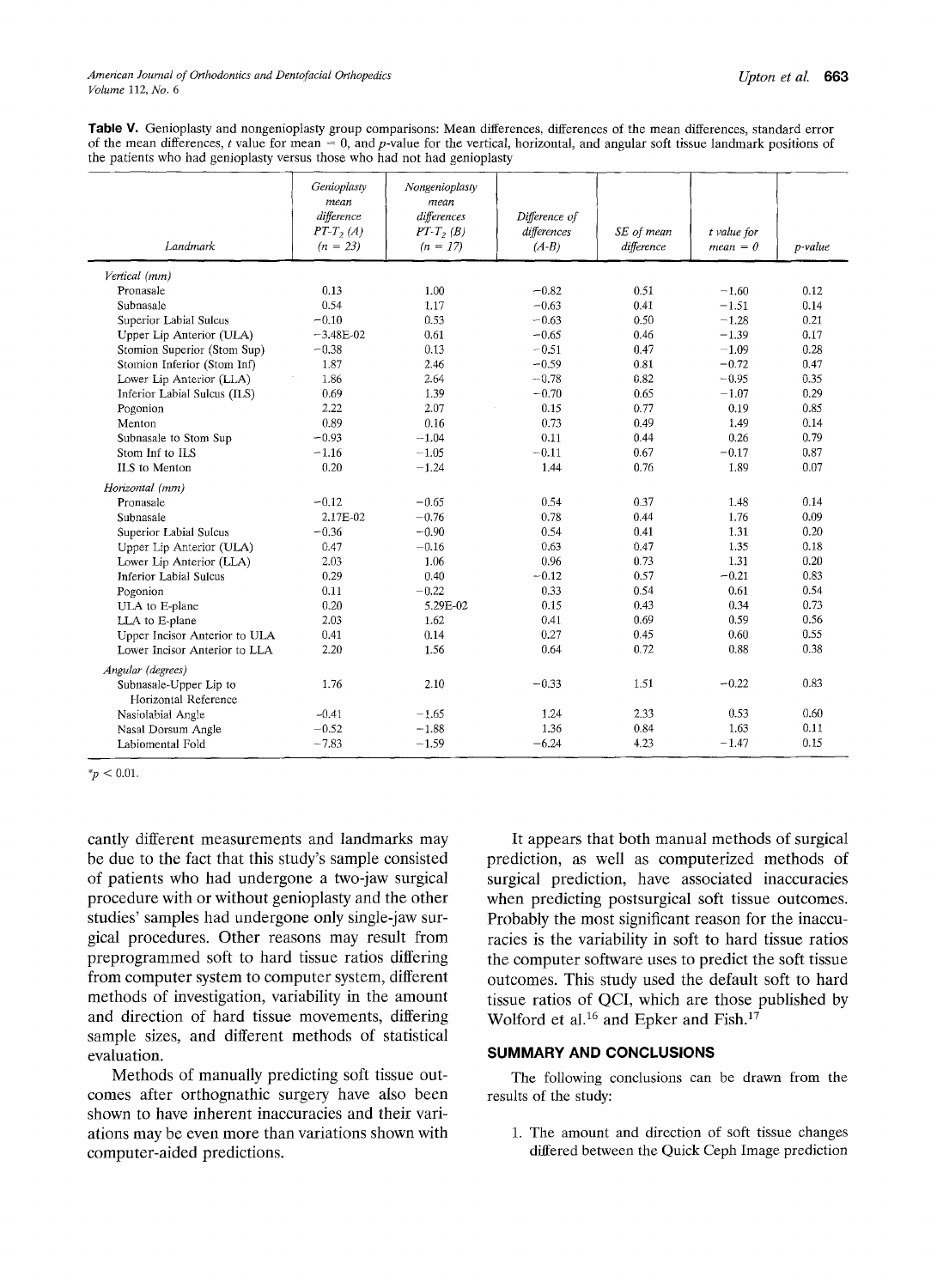**Table VI. Non-V-Y and V-Y closure group comparisons: Mean differences, differences of the mean differences, standard error of the**  mean differences, t value for mean  $= 0$ , and p-value for the vertical, horizontal and angular landmark positions of the patients who **had non-V-Y closure versus V-Y closure of the LeFort I incision** 

| Landmark                                    | Non V <sub>Y</sub><br>mean<br>difference<br>$(PT-T_2)$<br>$(n = 28)$ | V <sub>Y</sub><br>mean<br>difference<br>$(PT-T2)$<br>$(n = 12)$ | Difference of<br>differences<br>$(non VY-VY)$ | SE of<br>mean<br>difference | t value for<br>$mean = 0$ | p-value |
|---------------------------------------------|----------------------------------------------------------------------|-----------------------------------------------------------------|-----------------------------------------------|-----------------------------|---------------------------|---------|
| Vencal (mm)                                 |                                                                      |                                                                 |                                               |                             |                           |         |
| Pronasale                                   | 0.49                                                                 | 0.62                                                            | $-0.12$                                       | 0.57                        | $-0.22$                   | 0.83    |
| Subnasale                                   | 0.90                                                                 | 0.60                                                            | 0.30                                          | 0.46                        | 0.66                      | 0.52    |
| Superior Labial Sulcus                      | 0.43                                                                 | $-0.44$                                                         | 0.87                                          | 0.53                        | 1.65                      | 0.11    |
| Upper Lip Anterior (ULA)                    | 0.52                                                                 | $-0.41$                                                         | 0.93                                          | 0.49                        | 1.89                      | 0.07    |
| Stomion Superior (Stom Sup)                 | 0.13                                                                 | $-0.83$                                                         | 0.96                                          | 0.49                        | 1.95                      | 0.06    |
| Stomion Inferior (Stom Inf)                 | 1.94                                                                 | 2.53                                                            | $-0.59$                                       | 0.88                        | $-0.67$                   | 0.51    |
| Lower Lip Anterior (LLA)                    | 2.07                                                                 | 2.47                                                            | $-0.41$                                       | 0.89                        | $-0.45$                   | 0.65    |
| Inferior Labial Sulcus (ILS)                | 1.05                                                                 | 0.85                                                            | 0.20                                          | 0.71                        | 0.28                      | 0.78    |
| Pogonion                                    | 2.09                                                                 | 2.30                                                            | $-0.22$                                       | 0.83                        | $-0.26$                   | 0.79    |
| Menton                                      | 0.63                                                                 | 0.44                                                            | 0.19                                          | 0.54                        | 0.36                      | 0.72    |
| Subnasale to Stom Sup                       | $-0.78$                                                              | $-1.42$                                                         | 0.63                                          | 0.46                        | 1.37                      | 0.18    |
| Stom Inf to ILS                             | $-0.88$                                                              | $-1.66$                                                         | 0.77                                          | 0.71                        | 1.09                      | 0.28    |
| ILS to Menton                               | $-0.41$                                                              | $-0.40$                                                         | $-1.43E-02$                                   | 0.86                        | $-1.65E-02$               | 0.99    |
| Horizontal (mm)                             |                                                                      |                                                                 |                                               |                             |                           |         |
| Pronasale                                   | $-0.40$                                                              | $-0.19$                                                         | $-0.21$                                       | 0.40                        | $-0.52$                   | 0.60    |
| Subnasale                                   | $-0.28$                                                              | $-0.37$                                                         | 9.28E-02                                      | 0.50                        | 0.19                      | 0.85    |
| Superior Labial Sulcus                      | $-0.49$                                                              | $-0.84$                                                         | 0.35                                          | 0.45                        | 0.78                      | 0.44    |
| Upper Lip Anterior (ULA)                    | 0.13                                                                 | 0.38                                                            | $-0.25$                                       | 0.51                        | $-0.49$                   | 0.62    |
| Lower Lip Anterior (LLA)                    | 1.35                                                                 | 2.22                                                            | $-0.87$                                       | 0.80                        | $-1.09$                   | 0.28    |
| Inferior Labial Sulcus                      | 0.14                                                                 | 0.79                                                            | $-0.65$                                       | 0.61                        | $-1.07$                   | 0.29    |
| Pogonion                                    | $-0.40$                                                              | 0.82                                                            | $-1.21$                                       | 0.55                        | $-2.19$                   | 0.03    |
| ULA to E-plane                              | 0.32                                                                 | $-0.30$                                                         | 0.62                                          | 0.45                        | 1.39                      | 0.17    |
| LLA to E-plane                              | 1.82                                                                 | 1.95                                                            | $-0.13$                                       | 0.74                        | $-0.18$                   | 0.86    |
| Upper Incisor Anterior to ULA               | 0.28                                                                 | 0.32                                                            | $-3.92E-02$                                   | 0.49                        | $-8.05E-02$               | 0.94    |
| Lower Incisor Anterior to LLA               | 1.67                                                                 | 2.52                                                            | $-0.84$                                       | 0.78                        | $-1.08$                   | 0.29    |
| Angular (degrees)                           |                                                                      |                                                                 |                                               |                             |                           |         |
| Subnasale-Upper Lip to Horizontal Reference | 1.44                                                                 | 3.00                                                            | $-1.56$                                       | 1.61                        | $-0.97$                   | 0.34    |
| Nasiolabial Angle                           | 0.18                                                                 | $-3.54$                                                         | 3.72                                          | 2.45                        | 1.52                      | 0.14    |
| Nasal Dorsum Angle                          | $-1.32$                                                              | $-0.58$                                                         | $-0.74$                                       | 0.92                        | $-0.80$                   | 0.43    |
| Labiomental Fold                            | $-3.62$                                                              | $-8.83$                                                         | 5.21                                          | 4.61                        | 1.13                      | 0.26    |

 $*_{p}$  < 0.01.

**profile tracings and the posttreatment profile tracings in patients who had undergone combined maxillary and mandibular surgery with and without genioplasty.** 

- **2. The most statistically significant differences between the Quick Ceph Image predicted profile tracings and the posttreatment radiographic profile tracings were in the horizontal and vertical landmarks associated with the lower lip. Quick Ceph**  Image tended to predict the position of the lower **lip more inferior, shorter, and more protrusive than the lip on the posttreatment radiographic tracings.**
- **3. Statistically significant differences were found between the predicted and posttreatment radiographic positions and measurements of Sn, SLS and Sn to Store Sup. Quick Ceph Image tended to predict the upper lip to be shorter and the point correlating to SLS more posterior than those on the posttreatment radiographic tracings.**
- **4. The vertical positions of Pg' on the predicted**

**tracings were statistically significantly different from the positions on the posttreatment radiographic tracings. Quick Ceph Image predicted Pg' to be more inferior than Pg' on the posttreatment radiographic tracings.** 

**5. No statistically significant differences were found between the Quick Ceph Image predicted and posttreatment radiographic landmark positions on the basis of gender, age, or for subjects in the maxillary movement group, genioplasty group, or the V-Y closure group.** 

**Although statistical differences were noted between the samples' computer-predicted profile tracings and the posttreatment radiographic profile tracings, the mean differences between landmarks and measurements of the two tracings were relatively small and possibly clinically insignificant. It must be reemphasized that there are many difficulties in accurately predicting soft tissue changes, not only in response to orthognathic**